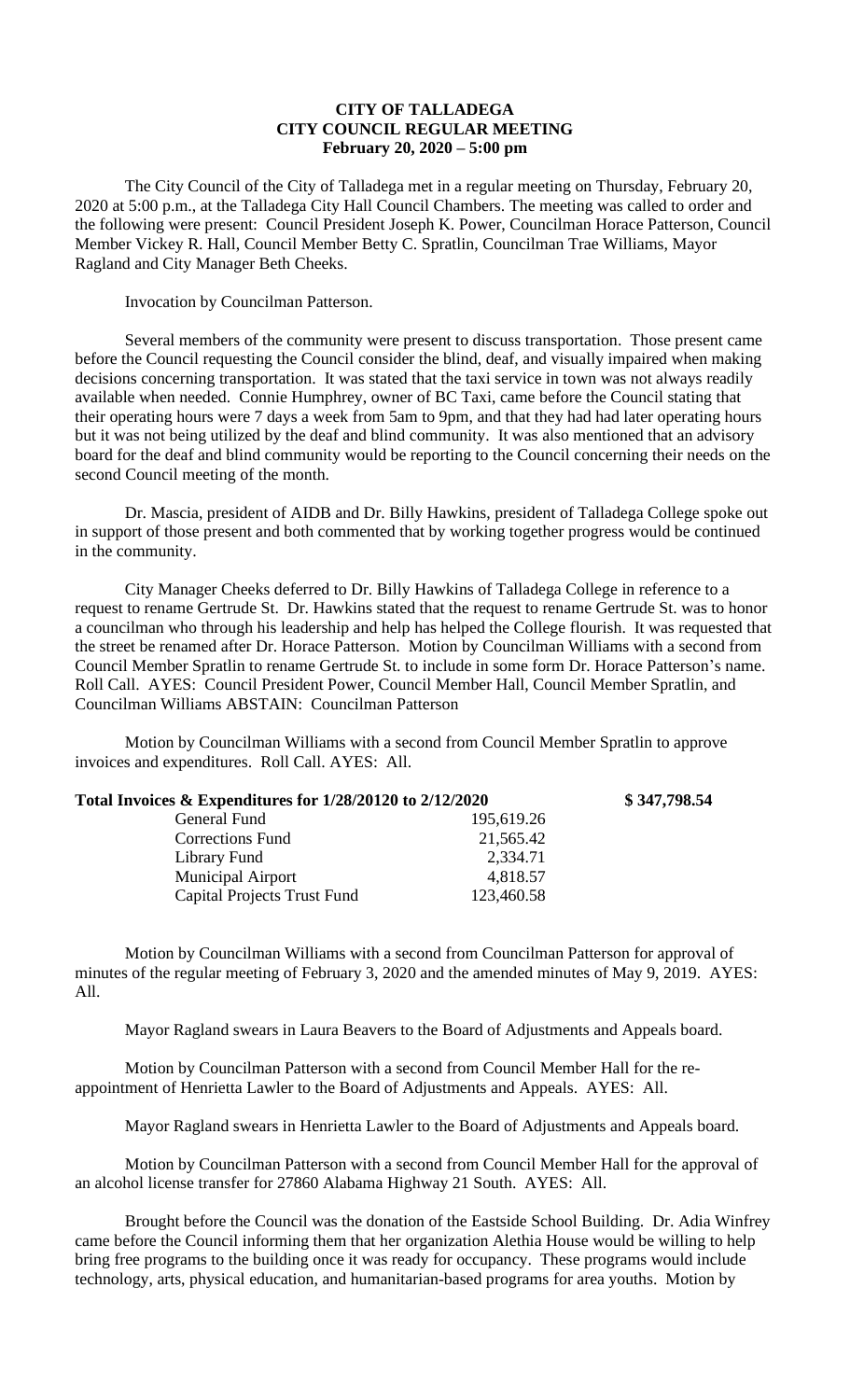Councilman Patterson with a second from Councilman Williams to accept the donation of the Eastside School building from TCRC. Roll Call. AYES: All.

Council President Power deferred to City Manager Cheeks concerning the Arbor Day Ceremony. City Manager Cheeks stated that this year's Arbor Day Ceremony would be held at Veterans Park on February 25<sup>th</sup> at 10am and encouraged all to attend.

**Ordinance No. 1859** designating the starting and ending points of Battle Street East.

Motion by Councilman Patterson with a second from Council Member Hall for the Reading of the Heading Only of Ordinance #1859. Roll Call. AYES: All.

AN ORDINANCE TO DESIGNATE THE BEGINNING AND ENDING POINTS OF BATTLE STREET EAST.

Motion by Councilman Patterson with a second from Council Member Hall for Immediate Consideration of Ordinance #1859. Roll Call. AYES: All.

Motion by Councilman Patterson with a second from Council Member Spratlin for the Adoption of Ordinance #1859. Roll Call. AYES: All.

**Ordinance No. 1860** designating the starting and ending points of Court Square South.

Motion by Councilman Williams with a second from Council Member Spratlin for the Reading of the Heading Only of Ordinance #1860. Roll Call. AYES: All.

AN ORDINANCE TO DESIGNATE THE BEGINNING AND ENDING POINTS OF COURT SQUARE SOUTH.

Motion by Council Member Spratlin with a second from Council Member Hall for Immediate Consideration of Ordinance #1860. Roll Call. AYES: All.

Motion by Member Spratlin with a second from Council Member Hall for the Adoption of Ordinance #1860. Roll Call. AYES: All.

**Ordinance No. 1861** designating the starting and ending points of Battle Street West.

Motion by Councilman Patterson with a second from Council Member Hall for the Reading of the Heading Only of Ordinance #1861. Roll Call. AYES: All.

AN ORDINANCE TO DESIGNATE THE BEGINNING AND ENDING POINTS OF BATTLE STREET WEST.

Motion by Councilman Williams with a second from Council Member Spratlin for the Immediate Consideration of Ordinance #1861. Roll Call. AYES: All.

Motion by Councilman Patterson with a second from Council Member Hall for the Adoption of Ordinance #1861. Roll Call. AYES: All.

**Ordinance No. 1862** designating the starting and ending points of East Street North Motion by Councilman Williams with a second from Council Member Hall for the Reading of

the Heading Only of Ordinance #1862. Roll Call. AYES: All.

AN ORDINANCE TO DESIGNATE THE BEGINNING AND ENDING POINTS OF EAST STREET NORTH.

Motion by Councilman Patterson with a second from Council Member Spratlin for Immediate Consideration of Ordinance #1862. Roll Call. AYES: All.

Motion by Council Member Spratlin with a second from Councilman Patterson for the Adoption of Ordinance #1862. Roll Call. AYES: All.

**Ordinance No. 1863** designating the starting and ending points of Court Square East